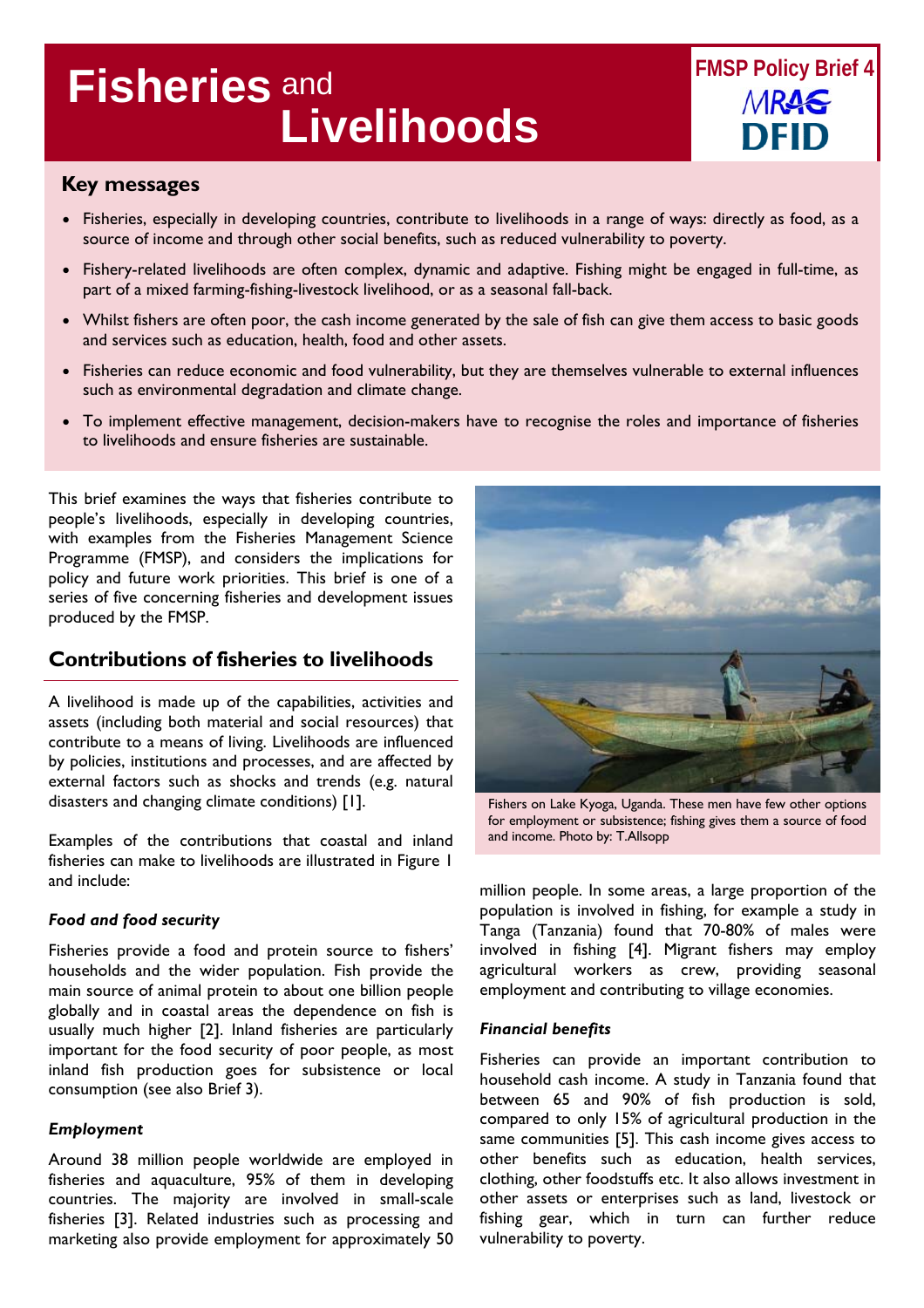

Figure 1: Contributions of fisheries to livelihoods. Photos by: centre: R.Arthur & C.Garaway; clockwise from top: D. Hoggarth, S.F.Walmsley, S.F.Walmsley, R.Arthur & C.Garaway, P.K.Pandit, R.Arthur

#### *Social and cultural benefits*

Beyond the food, employment and financial benefits, there can be significant social and cultural outcomes attached to fishing. Fishers, their families and their wider communities benefit.

In fisheries that are community managed and fished, the income from fishing may go towards community projects and improving infrastructure and services for the community, or towards support for needy families. For example, in Lao PDR, increased production from inland enhancement fisheries provided greater community income for community projects such as building health centres, or to support poorer community members.

Fishing is rarely carried out alone and is often a very social activity, strengthening bonds between people and community cohesion. Research by FMSP in the Pacific showed that the benefits of community rules that limit fishing were primarily social, through community fishing days when the fish were harvested to provide a feast.

People often turn to natural resources when other livelihood options are limited, and fisheries can act as a 'safety net' for the poor. For example, during years of

conflict in Mozambique, many people who were displaced from their agricultural lands in the hinterland migrated to the coast and turned to fishing. However, problems are often associated with open-access arrangements which fail to control exploitation of the fish stock. The result may be overexploitation and reduced productivity of the fishery.

## **Relationships between people and fisheries resources**

Fishery-related livelihoods are complex, dynamic and adaptive. Some fishers engage in fishing full-time, all year round. More commonly though, people fish parttime. They may take advantage of seasonally available riverine, coastal and offshore resources, or they may fish part-time all through the year. This leaves time to engage in other activities such as farming and rearing livestock. Fishing often shows this high degree of integration with other economic activities at the local level, such as agriculture, trading and the provision of labour.

Different social or ethnic groups often adopt different livelihood strategies to exploit fishery resources (see Box  $I$ ).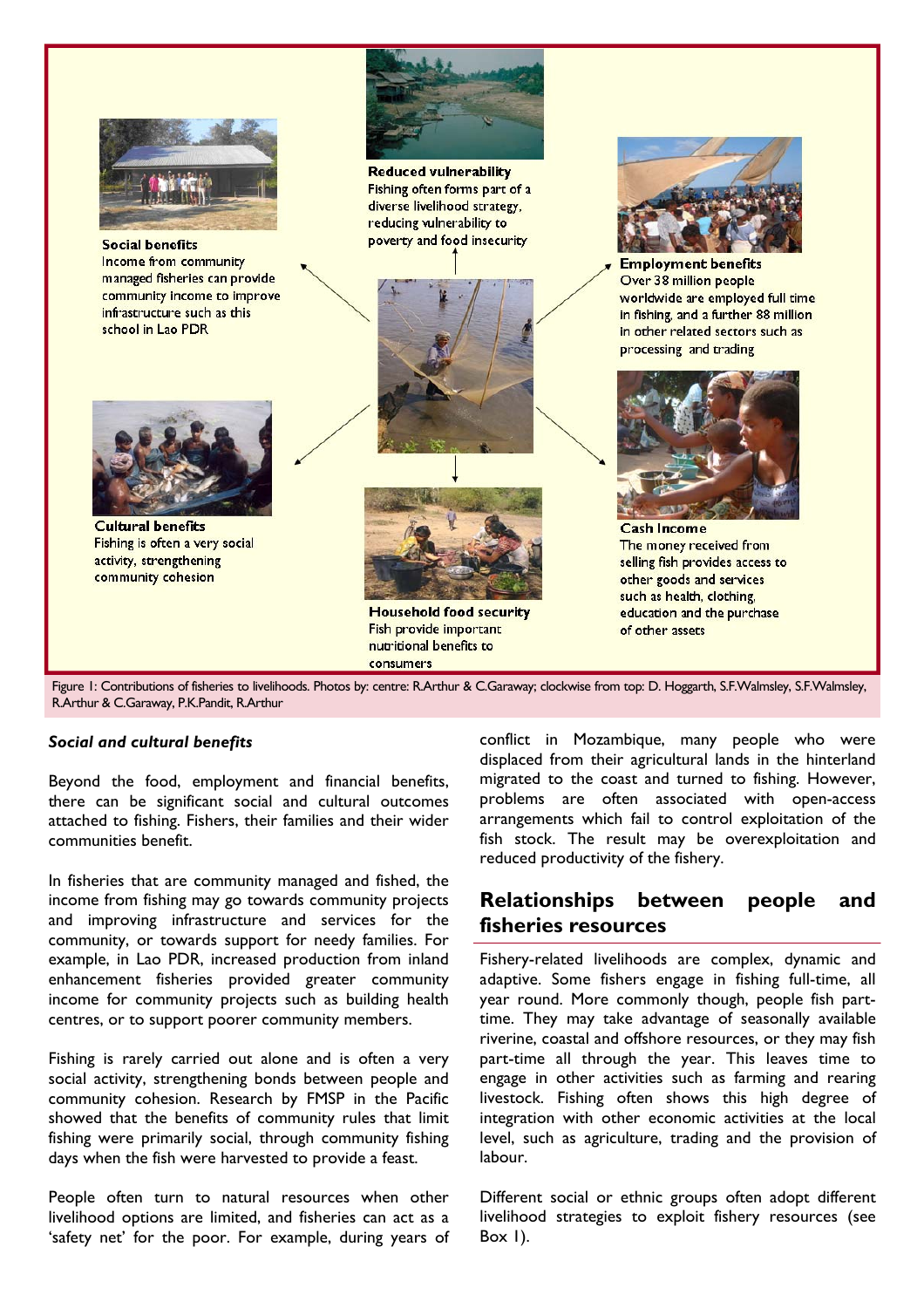

Women selling crabs in Andhra Pradesh, India. Whilst men usually go out fishing, women are often involved in processing and trading activities. Photo by: S.F.Walmsley

#### Research shows:

- Livelihood strategies involving fishing vary widely;
- They often differ among ethnic and occupational groups, with different levels of dependency;
- Fishing activities are often very gender-specific with men and women taking on different roles.

Management strategies need to take into account the diverse and complex nature of fishery-related livelihoods. For example, co-management based on territorial rights of sedentary communities that exclude migrants may have a detrimental effect on people if it disrupts the mutual economic reciprocity that exists between different groups (see also Brief 5).

#### **Box 1: Differentiation in fishery-related livelihoods**

#### *Different strategies*

A study in Lake Malawi found that there were two main strategies for dealing with variable catches. Specialist fisherfolk, mainly Tonga people from Northern Malawi, remained highly mobile, following the fish resource round the lake. Settled lakeshore villagers in southern and central Malawi tended to be part-time fishers, with farm and non-farm labour being important in sustaining households. There were high degrees of reciprocity and mutual economic advantages in the relationships between migrants and residents (Project R7336).

#### *Social differentiation*

In Bangladesh, there are three distinct groups involved in fishing, including traditional Hindu fishing castes who are largely dependent on fishing, poor Muslims who fish for food and subsistence, and richer fishery investors and financiers. Women and children also engage in fishing on a subsistence basis. In other fisheries, differentiation may be between those that own boats and or gear and employ others to fish, those that own a part-share in fishing gear, and those with no fishing assets that provide labour as crew to others (Project R8118).

#### *Gender aspects*

In fisheries, men and women often have distinct roles. For example in marine fisheries, usually only men go out to fish, but women are often involved in trading and processing. Collection of intertidal resources (clams, urchins, octopus) for subsistence is usually the domain of women, and provides an important additional protein source for households. Children also often engage in fisheries at this subsistence level (Project R8196).

## **Vulnerability and fishery-related livelihoods**

Fish stocks fluctuate seasonally in abundance and availability producing high and low fishing seasons. When high seasons coincide with the seasonal low availability of other food sources such as agriculture, fisheries can increase food security. In addition, apart from seasonal inland fisheries where the river, reservoir or lake dries up completely, very few fisheries have periods when the catch is consistently zero, providing at least subsistence use all year round. At a higher level, the cash income generated from selling fish can be used to invest in other assets or livelihood diversification, which can further reduce vulnerability to poverty. Some studies have found that households involved in fishing have higher incomes than non-fishing households in the same villages or districts [6].

However, people involved in fishery-related livelihoods are vulnerable to a variety of factors. Fishing as an

occupation carries its own risks, due to the fugitive nature of the resource, the hostile environment of the seas, and perishability of the product. Additionally, ready access to cash, and in the case of migratory fishers long periods away from their families, can result in fishers being exposed to other problems such as alcohol consumption and HIV [7]. Fishing communities often lack access to basic service provision such as education, health care and formal credit services. This situation is exacerbated for migratory fishers, who as temporary or new residents in an area, are often marginalised from democratic decision-making structures.

Fisheries are vulnerable to over-exploitation of the resource, which can result in the loss of benefits that can be derived from them. Therefore management must control exploitation so that the fish stock is sustainable.